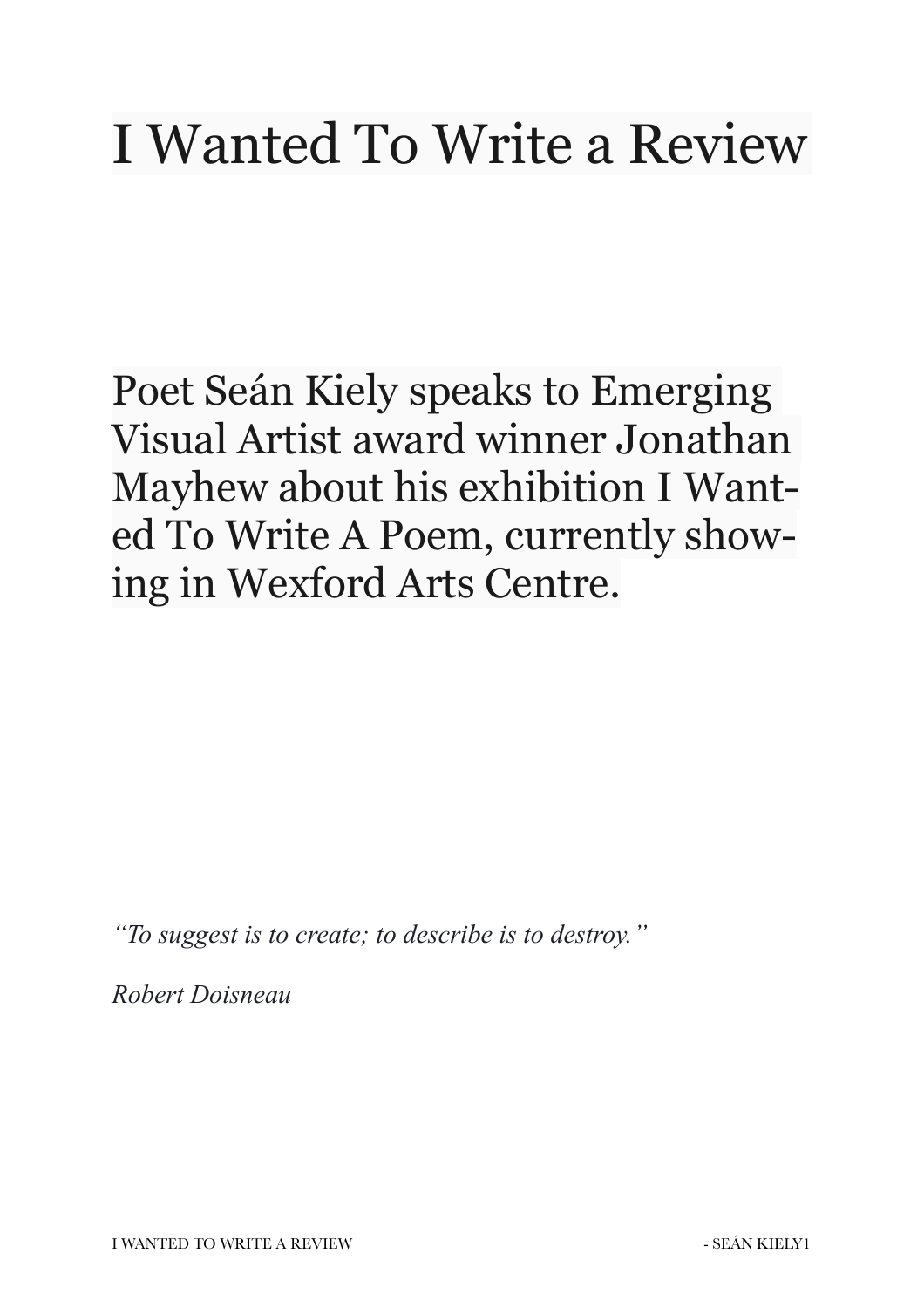It's true, I really did want to write a review of Jonathan Mayhew's exhibition.

I had wanted to describe, question, and anatomise each extraordinary, puzzling piece. For example, the large clock without hands on the wall above reception, black as the iris of an all seeing eye––why no hands, why above reception, is it actually watching us? Or the upright vases scattered about the Pillar Room floor, each with its own usb stick teasing from its inner lip, daring you not to accidentally knock them over as you contemplate the photographs on the wall, the book in the corner–– what information is on the usb sticks, are the vases a nod to dissident Chinese artist Ai Weiwei's notorious Dropping A Han Dynasty Urn?

I had hoped to convey the cathedral-like reverence in the upstairs video installation––how I'd observed people sit absolutely still for five minutes as slowly spiralling smoke, poetry and quotes were projected onto a black screen. How afterward each of them stood quietly and walked outside, lost in thought; you could say in a trance.

But then I met the artist and listened, with great interest, to what he had to say.

And I changed my mind.

Jonathan Mayhew introduced himself with a handshake and a warm smile. Dressed casually in jeans and a black T-shirt bearing the legend, "don't laugh, you're here too" in large white letters, he exuded an energy that was somehow both confident and sensitive. And in the same way, with a shock of greying hair combed back from his forehead and a simi-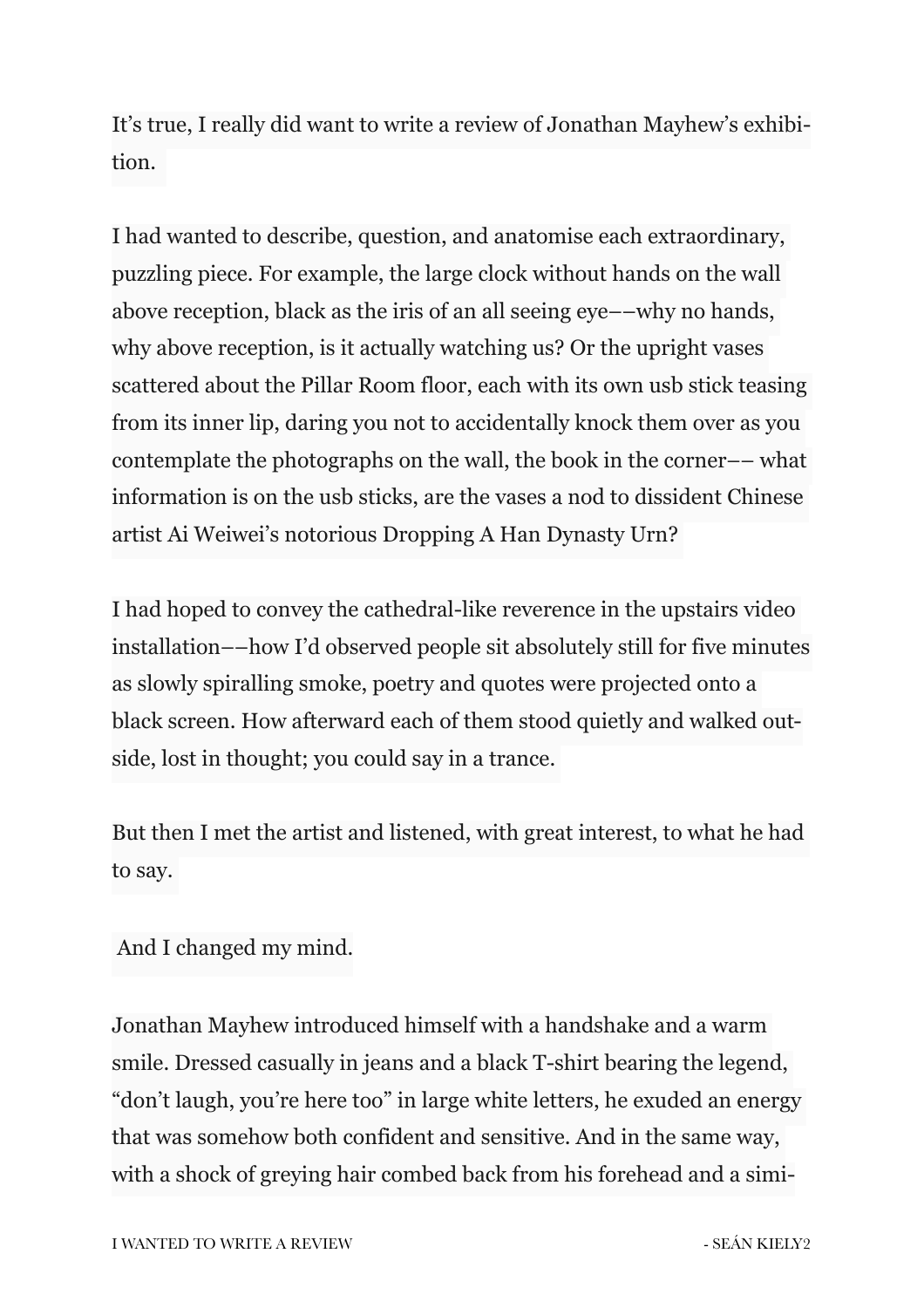larly greying viking beard on his chin he seemed both older and younger than his mid thirties. And he spoke softly, but with a deep intelligence and lucidity.

We decided to retreat from the hustle and bustle of Wexford Arts Centre where his exhibition was being installed, to a quiet corner of nearby Whites Hotel; all the better to hear one another speak.

After we had settled in and coffee had been served, we started to talk about his life as an artist. The word "evolution" came to mind as he described the various transformations he has made over the years, beginning with his enrolment at the National College of Art and Design in 2001.

"Originally in college I was interested in film, but I realised art gave me more freedom. I like working quickly," he said, smiling. "Then, for years I used to be a painter and there are certain things you can't do with paint, you have to use objects, so there's certainly been a change over the last decade of my work."

Can you give me an example?

"Well, last year, for example, I did a piece with tears. I was trying to show a way of time passing. I had tears in a glass and over the length of time of the exhibition they evaporated slowly - that was called When This Is Over, I will Have Forgotten And You Will Have Seen The Future."

"And for years I've been in and out of bands - and I've been DJ-ing. I still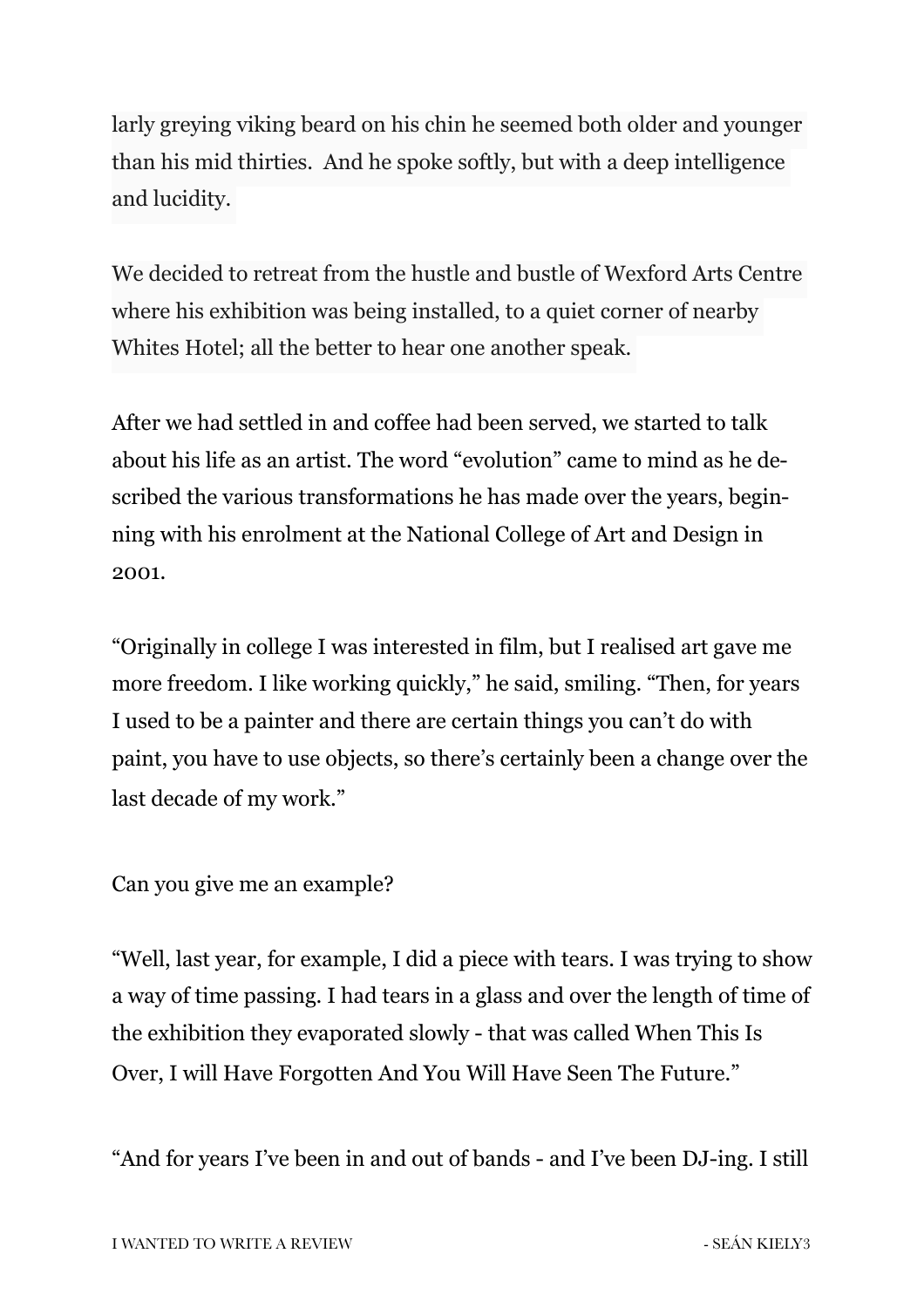do some improvised music. Teresa Gillespie, Karl Burke (both previous winners of the EVA award) , Suzanne Walsh (originally from Wexford), we get together and make noise with objects, electronics, laptops."

Given the title of his latest exhibition, I had to ask.

So you write poetry too?

"The last two things I did before this show were writing based. Rebecca O'Dwyer, the Wexford based art writer, invited me last year to contribute a thousand words to her website [www.responsetoarequest.com](http://www.responsetoarequest.com). The piece before that was for the online arts magazine, Critical Bastards. They were kind of poems, but I don't want to say that I am a writer - I'm playing with words and my work. I wrote a piece for them called Five Poems Read By Machines, with computer generated voices reading the poems. Two of the poems are humming sounds, one at 50mhz, the other at 60mhz."

In an introduction to his Wexford exhibition Jonathan Mayhew wrote that the title of the current exhibition is borrowed from a collection of interviews with poet William Carlos Williams. Williams did not elaborate on how he wrote his poems, their meanings or in which context they stand as he did not want to spoil the way people read his work. Similarly, the works in this exhibition, like brief conversations, are left for people to find, eavesdrop in and engage with. Asking, not what are you looking at, rather, what is it you're seeing or not?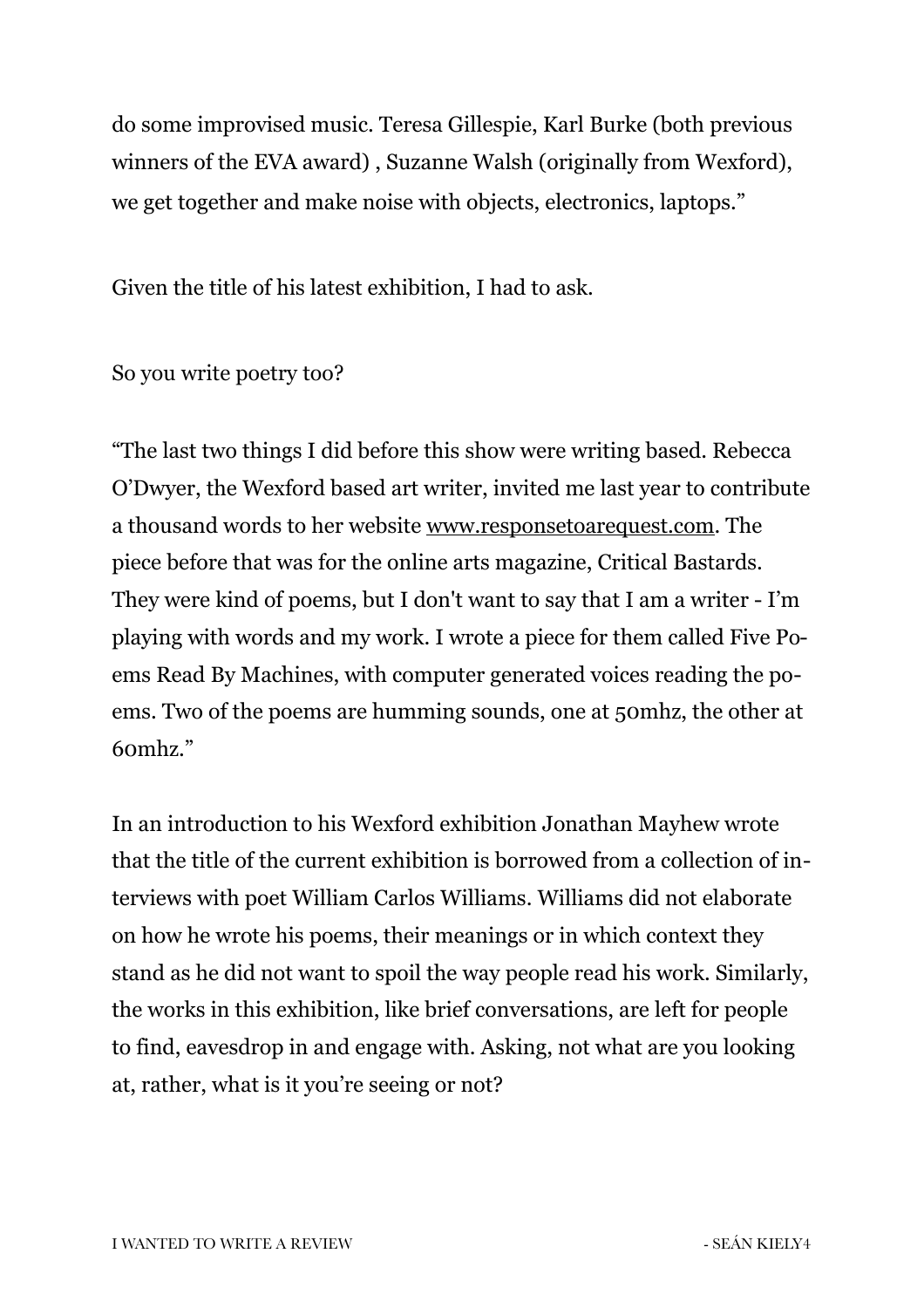"My fear," Jonathan explained, "is telling people too much. I've talked through works to the point where it's no longer worth making them because they no longer involve any imagination."

There is certainly no danger of the viewer's imagination being stifled here. One work, simply titled It Took The Night, consists of two large sheets of photographic paper. The first sheet was exposed to the light of the sun on the 14th of November last year; the second sheet was exposed to the light of the moon when night fell later. Neither of the sheets has been treated, so they continue to draw and contain light, even as you stand in front of them in the gallery today.

I couldn't help myself: I probed Jonathan about the meaning of this work. His answer was immediate and heartfelt.

"I'm interested in things you can't see––where you're told that this thing exists but you can't see it––where you have to imagine it. It feels like imagination is one of those things people lose when they grow up––people don't like to imagine anymore. I worked in a museum for a long time and everyone just wanted to know exactly what the work on show was about - but with art there isn't a yes or no answer, it is about your own experience with the work."

And finally I got it. I had wanted to write a review, to define this exhibition's meaning for anyone who would set out to see it, even before they had made their journey. But that is not the point.